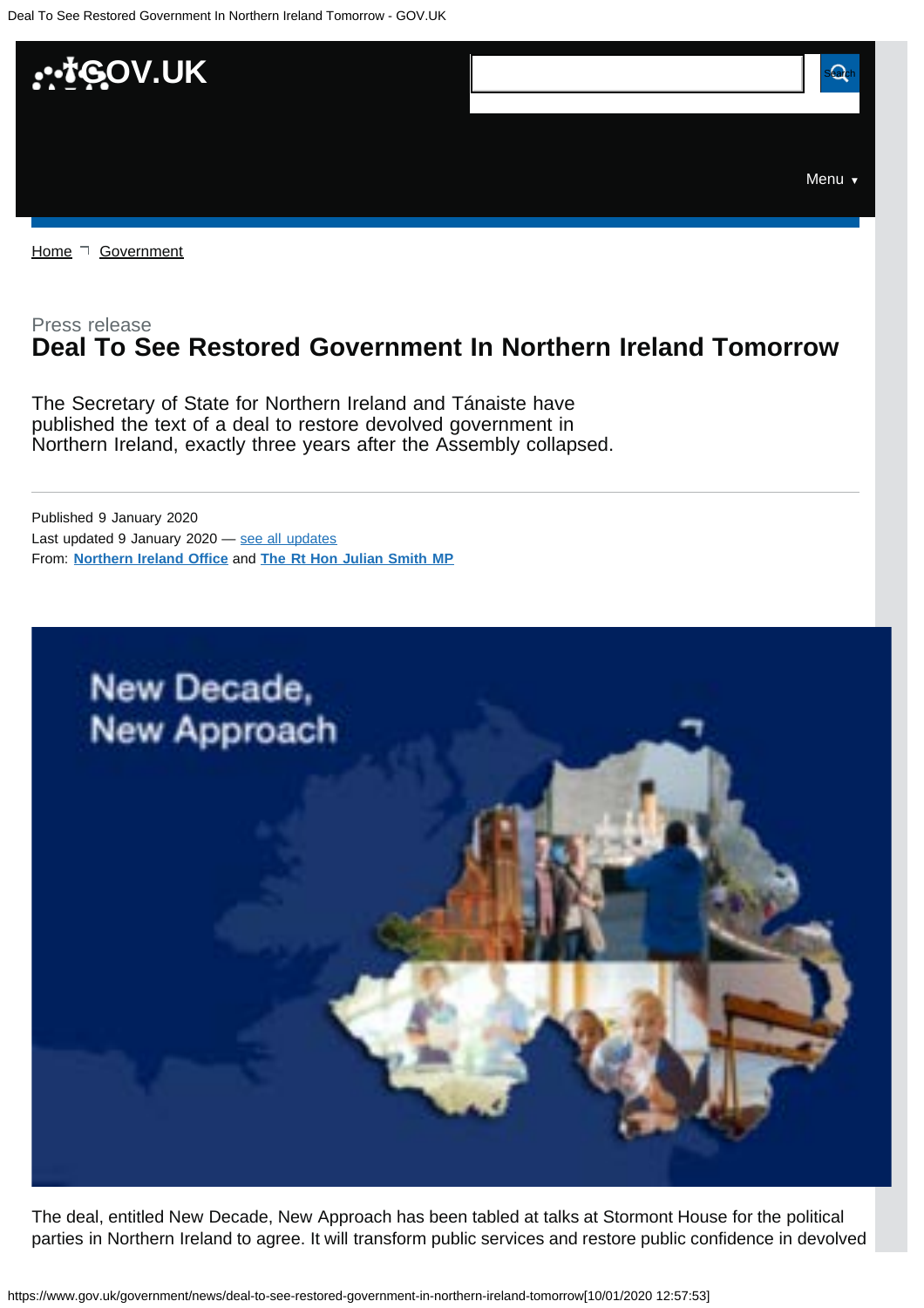## government.

Agreement will see the full restoration of the institutions of the Belfast/Good Friday Agreement including the Executive, the Assembly and the North/South Ministerial Council with the Assembly and Executive forming on Friday (10 January).

The parties have committed to measures which will end ongoing industrial action by healthcare staff immediately. This includes pay parity, a new action plan on waiting times and delivering much needed reforms on health and social care.

Reforms to the health service, education and justice will be prioritised by a new Executive, as well as important improvements in transparency and accountability, and in how civil servants, ministers and special advisers conduct themselves.

Rt Hon Julian Smith MP, Secretary of State for Northern Ireland said:

- " I have written to the Speaker asking him to call the Assembly tomorrow to enable the restoration of the Executive.
- " This is a moment of truth for the Belfast/Good Friday Agreement. It is a fair and balanced deal that will ensure key decisions about peoples' lives can be made.
- " It immediately ends the health strike, focuses on reforms to health and social care, ensures more sustainable institutions, better politics and greater transparency and a new framework on language, arts and literature.
- " I urge the parties to come together and to form an Executive in the best interests of NI.

Tánaiste, Simon Coveney TD, said:

- " The Governments are today putting a proposed agreement to all the parties. This is based on the extensive discussions and collective work undertaken by the parties since May last year, following the awful murder of Lyra McKee.
- " The Governments believe that it represents a fair and balanced package. There is no need, and no public patience, for more process and more discussions.
- " It is time for political leadership and a collective commitment to making politics work for people

# **ENDS**

# **NOTES TO EDITOR**

The key elements of the draft agreement are:

# **Transforming Public Services and Investing in the Economy**

- This deal focuses on delivering what matters to citizens in Northern Ireland: better public services, a stronger economy and a fairer society.
- A new Executive will address problems in the health service, reform the education and justice systems, grow the economy, promote opportunity and tackle deprivation.

# **Better Politics and Sustainable Institutions**

- This deal is about making sure Northern Ireland never goes three years without an Executive again.
- The deal is also about giving the public and the parties confidence in politics and in the sustainability of the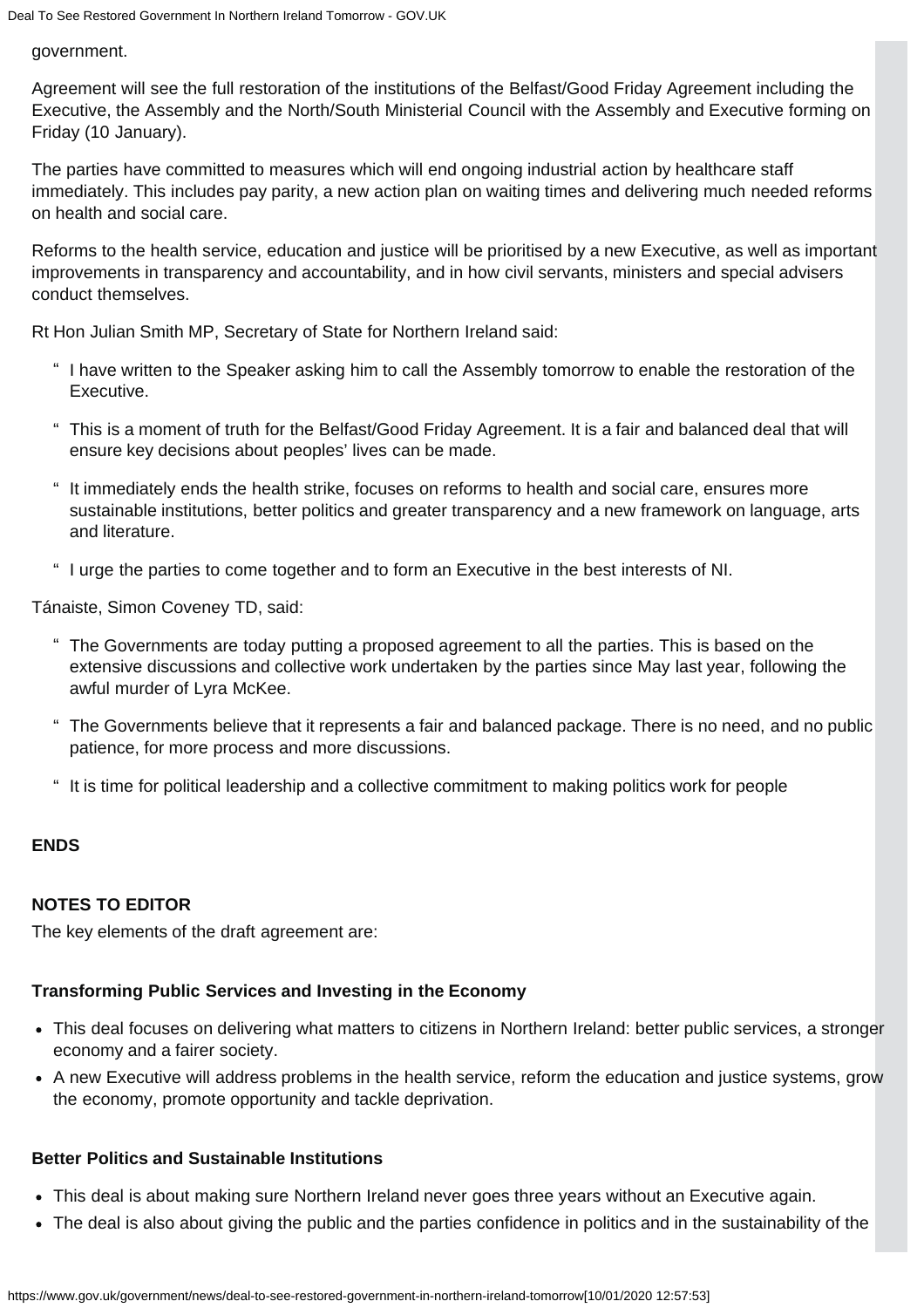institutions. This deal is not just an Executive for its own sake - it offers real reform.

- There are important improvements in how civil servants, special advisers and ministers should conduct themselves to provide more transparent and accountable government in the wake of the RHI issue. This means better use of taxpayers' money and better delivery of the services and policies that shape people's lives.
- There will be more time in the event a First or deputy First Minister resigns to appoint a replacement before an election is required. And significantly more time after an election to form an Executive. Ministers will be able to remain in post, while an Executive is formed, and Assembly committees will continue to be able to scrutinise the work of the Executive.

## **Language and Identity**

- The deal offers a new cultural framework that will include a new Office for Identity and Cultural Expression to promote cultural diversity and inclusion across all identities and cultures alongside a Commissioner to enhance and develop the language, arts and literature associated with the Ulster Scots / Ulster British tradition in Northern Ireland.
- This will be made law through an integrated package of legislation that will establish new parts of the Northern Ireland Act.

## **Petition of Concern**

There will be meaningful reform of the petition of concern bringing it closer to its original role, as conceived of the Belfast/Good Friday Agreement and as a means of building consensus. It will not be a veto for any one party.

## [New Decade, New Approach](https://assets.publishing.service.gov.uk/government/uploads/system/uploads/attachment_data/file/856998/2020-01-08_a_new_decade__a_new_approach.pdf)

PDF, 595KB, 62 pages

This file may not be suitable for users of assistive technology. [Request an accessible format.](#page-0-0)

## [Combined Draft Legislation](https://assets.publishing.service.gov.uk/government/uploads/system/uploads/attachment_data/file/857001/Final_Combined_Legislation_for_publication.pdf)

PDF, 1.86MB, 51 pages

This file may not be suitable for users of assistive technology. [Request an accessible format.](#page-0-0)

Share this page

#### **[Facebook](https://www.facebook.com/sharer/sharer.php?u=https%3A%2F%2Fwww.gov.uk%2Fgovernment%2Fnews%2Fdeal-to-see-restored-government-in-northern-ireland-tomorrow) [Twitter](https://twitter.com/share?url=https%3A%2F%2Fwww.gov.uk%2Fgovernment%2Fnews%2Fdeal-to-see-restored-government-in-northern-ireland-tomorrow&text=Deal%20To%20See%20Restored%20Government%20In%20Northern%20Ireland%20Tomorrow)**

<span id="page-2-0"></span>Published 9 January 2020 Last updated 9 January 2020  $+$  [show all updates](#page-0-0)

### **Explore the topic**

#### **[Northern Ireland](https://www.gov.uk/regional-and-local-government/northern-ireland)**

#### **[Government](https://www.gov.uk/government/all)**

**Is this page useful?** [Yes](https://www.gov.uk/contact/govuk)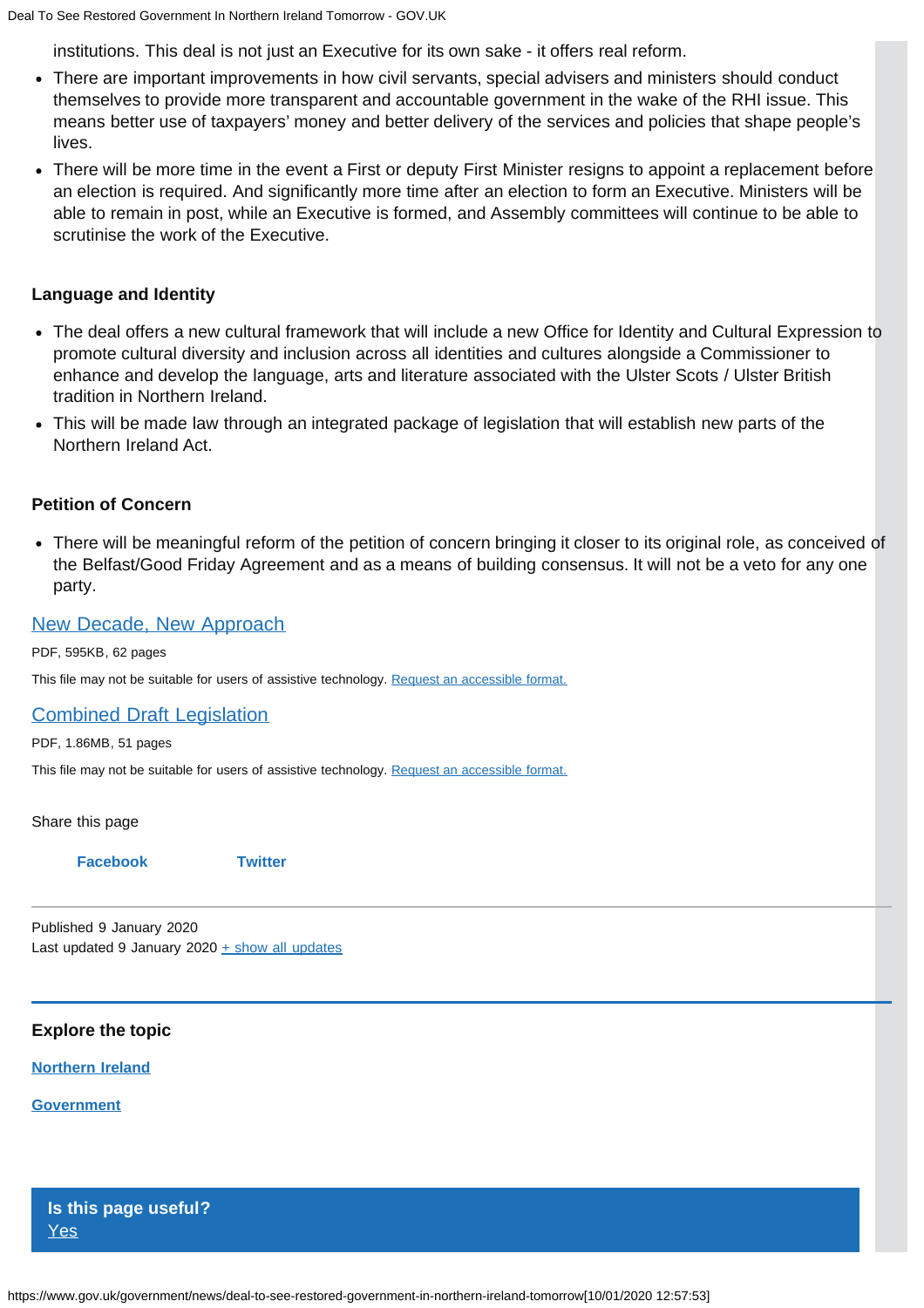# [No](https://www.gov.uk/contact/govuk)

[Is there anything wrong with this page?](https://www.gov.uk/contact/govuk)

# **Brexit**

[Find out more about Brexit](https://www.gov.uk/brexit)

# **Services and information**

**[Benefits](https://www.gov.uk/browse/benefits)** 

- [Births, deaths, marriages and care](https://www.gov.uk/browse/births-deaths-marriages)
- [Business and self-employed](https://www.gov.uk/browse/business)

[Childcare and parenting](https://www.gov.uk/browse/childcare-parenting)

[Citizenship and living in the UK](https://www.gov.uk/browse/citizenship)

[Crime, justice and the law](https://www.gov.uk/browse/justice)

[Disabled people](https://www.gov.uk/browse/disabilities)

[Driving and transport](https://www.gov.uk/browse/driving)

[Education and learning](https://www.gov.uk/browse/education)

[Employing people](https://www.gov.uk/browse/employing-people)

[Environment and countryside](https://www.gov.uk/browse/environment-countryside)

[Housing and local services](https://www.gov.uk/browse/housing-local-services)

[Money and tax](https://www.gov.uk/browse/tax)

[Passports, travel and living abroad](https://www.gov.uk/browse/abroad)

[Visas and immigration](https://www.gov.uk/browse/visas-immigration)

[Working, jobs and pensions](https://www.gov.uk/browse/working)

# **Departments and policy**

[How government works](https://www.gov.uk/government/how-government-works)

**[Departments](https://www.gov.uk/government/organisations)** 

**[Worldwide](https://www.gov.uk/world)** 

**[Services](https://www.gov.uk/search/services)** 

[Guidance and regulation](https://www.gov.uk/search/guidance-and-regulation)

[News and communications](https://www.gov.uk/search/news-and-communications)

[Research and statistics](https://www.gov.uk/search/research-and-statistics)

[Policy papers and consultations](https://www.gov.uk/search/policy-papers-and-consultations)

[Transparency and freedom of information releases](https://www.gov.uk/search/transparency-and-freedom-of-information-releases)

[Help](https://www.gov.uk/help) [Privacy](https://www.gov.uk/help/privacy-notice) [Cookies](https://www.gov.uk/help/cookies) [Contact](https://www.gov.uk/contact) [Accessibility statement](https://www.gov.uk/help/accessibility-statement) [Terms and conditions](https://www.gov.uk/help/terms-conditions) [Rhestr o Wasanaethau Cymraeg](https://www.gov.uk/cymraeg) Built by the [Government Digital Service](https://www.gov.uk/government/organisations/government-digital-service)